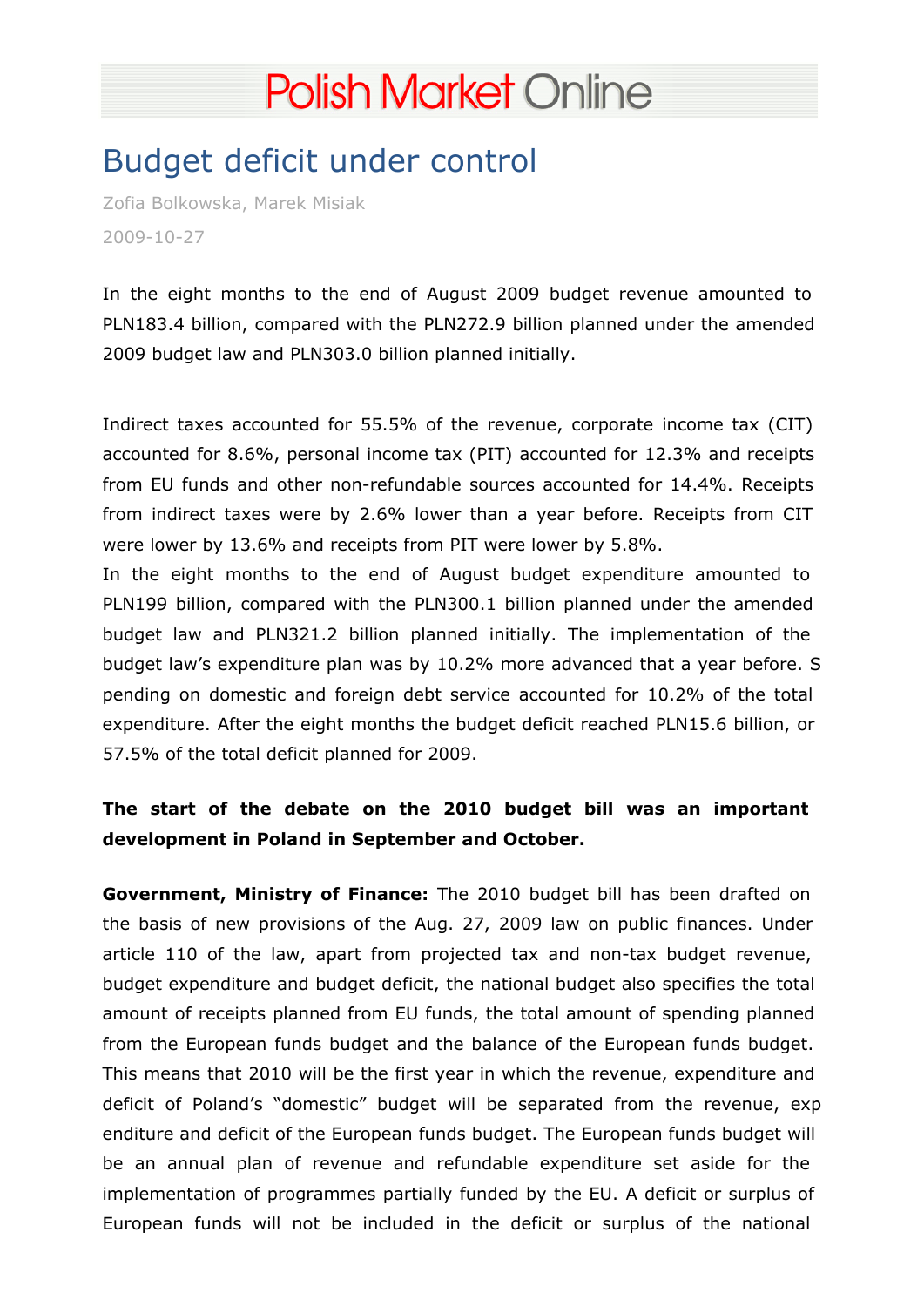budget. A deficit in the European funds budget is to be financed as part of the borrowing needs of the national budget while a surplus in the European funds budget will be used for the repayment of national budget debt incurred in order to cover the deficit of this budget. However, at the current stage of work on the 2010 budget bill, the European funds budget has not been taken into account yet. It will be added at a later stage of work on the bill. Under the 2010 budget bill, it is planned that:

? national budget revenue will reach PLN245,500,784,000;

? national budget expenditure will reach no more than PLN297,715,000,000; ? national budget deficit will reach no more than PLN52,214,216,000. The projection of budget revenue in 2010 is based on the expected economic scenario and takes into account the expected consequences of systemic changes already introduced and planned. The development of the economic situation is determined in the first place by estimates of the following macroeconomic factors: a decrease in employment by 1.0%, a rise in GDP by 1.2% in real terms, an average annual rise in prices of consumer goods and services by 1.0%, a real increase in wages by 1.0% and a rise in total consumption by 1.2%. (2010 Budget Bill, p. 23-24; www.mf.gov.pl).

## **Opinions of economists and analysts are moderately optimistic.**

**Prof. Witold M. Orłowski, Independent Centre for Economic Studies ( NOBE):** Whether or not we will manage to avoid open recession in the second half of the year is still an important question. In contrast to many optimistic assessments, I remain sceptical about it. The faint signs suggesting an improvement in Western Europe, will not be enough to revive Polish exports in coming quarters. The gradual strengthening of the zloty will again encourage imports. Meanwhile, the domestic market will still be weakening, although at a slower rate than one could fear. Unemployment will be on the rise and real wages will drop slightly. I also think that investment activity will also be gradually deteriorating. All this makes me stick to my earlier projection of a shallow and quite short recession – of two or three quarters. A revival should come around the m iddle of 2010 but I am afraid that it will be relatively weak.

Paweł Durjasz, chief economist at PZU: For the time being (...) there is no g uarantee that the factors which are now helping the United States to come out of recession will enable transition to a long-term and rapid revival.

**Lukasz Tarnawa, chief economist at PKO BP:** In the baseline scenario, one may now formulate projections of an economic growth in developed countries in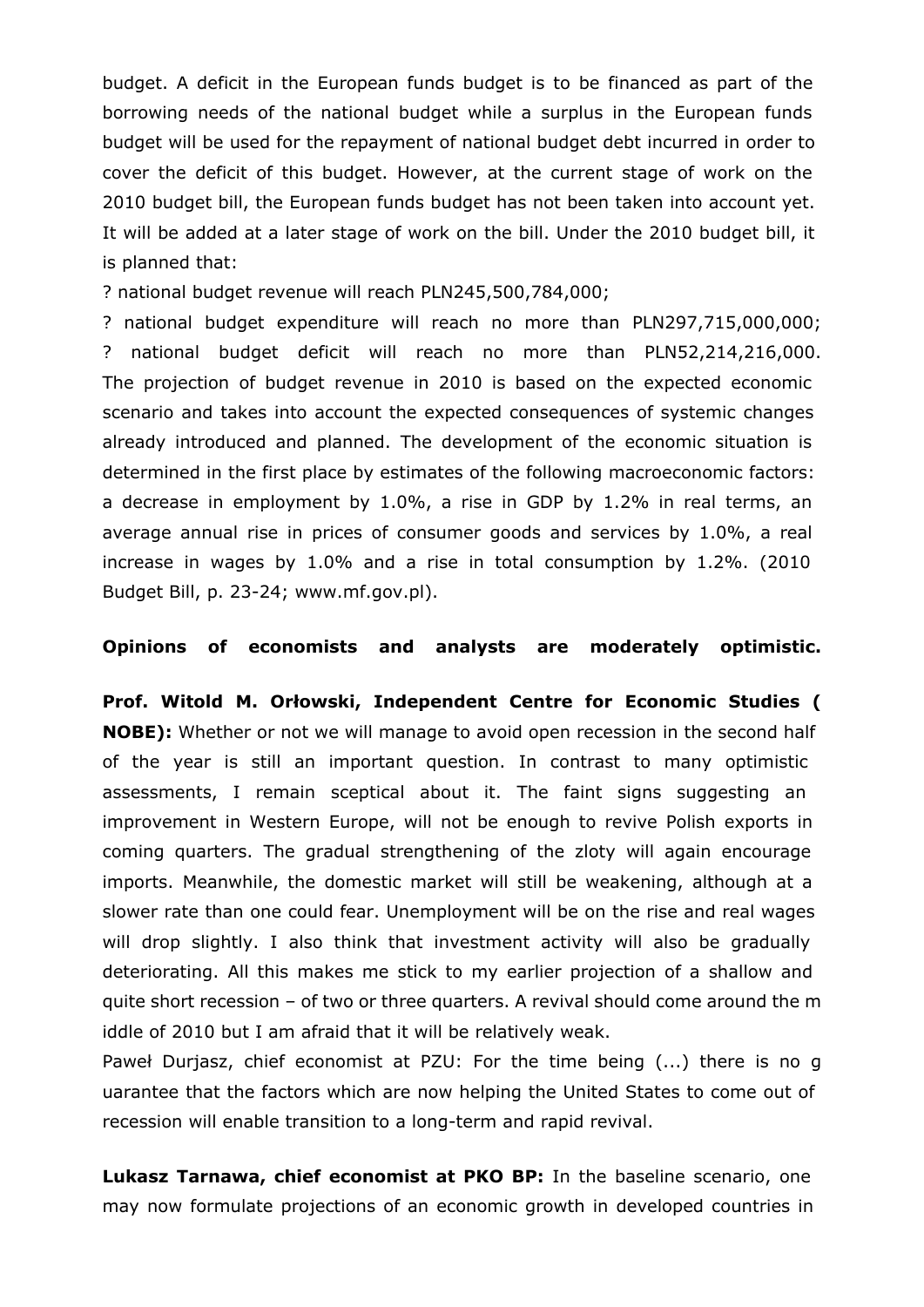the second half of 2009, but in line with our assumptions, the pace of an economic revival in the world, especially in the United States, will be relatively slow.

**Prof. Władysław Welfe, University of Lodz:** We must not lose sight of the major threats emerging in the second half of 2009. Further threats, rooted in mistakes of the economic policy, may appear in the next years.

**Prof. Krystyna Strzala, University of Gdańsk:** The latest indicators of consumer and property market activity in the United States signal that negative trends in the American economy have started to slow down.

**Prof. Jan Przystupa, IBKKiC:** Despite the injection of huge public funds - over U SD1 trillion in the United States alone – the global economy is sinking deeper into c risis.

**Tadeusz Chroscicki, independent expert:** It should be taken into account that this and next year average employment in the national economy will be by over 2% lower than last year and that growth in average gross wages in real terms will slow from 5.7% in 2008 to less than 2% in 2009. Next year it will remain at this year's level.

**Prof. Elzbieta Maczynska, President of the Polish Economic Society:** I share the opinion of the experts who expect a positive economic growth in 2009 and 2010. However, it is necessary to take into account the effects of the growing worldwide uncertainty. In such conditions, it is obvious that every projection is risky because extraordinary unpredictable circumstances may always take place. Much depends on measures taken to pre-empt, prevent and counteract threats. In conditions of the global crisis, it is a real success that Poland's GDP is growing – al though at a slower pace than in previous years – and that it has managed to a void recession. There are reasons for a further improvement in economic conditions but whether this indeed will be the case will be determined by a number of factors. The government's economic policy, apart from the condition of t he global economy, will be decisive in this respect. (Source: www.pte.pl)

Projections and recommendations concerning fiscal deficit and public debt are now an exceptionally important and topical subject because we are now at the start of a few months' long round of parliamentary work on next year's budget and st rategy for government debt management in 2010 and the next years. The voice of independent experts and non-governmental organisations should be a